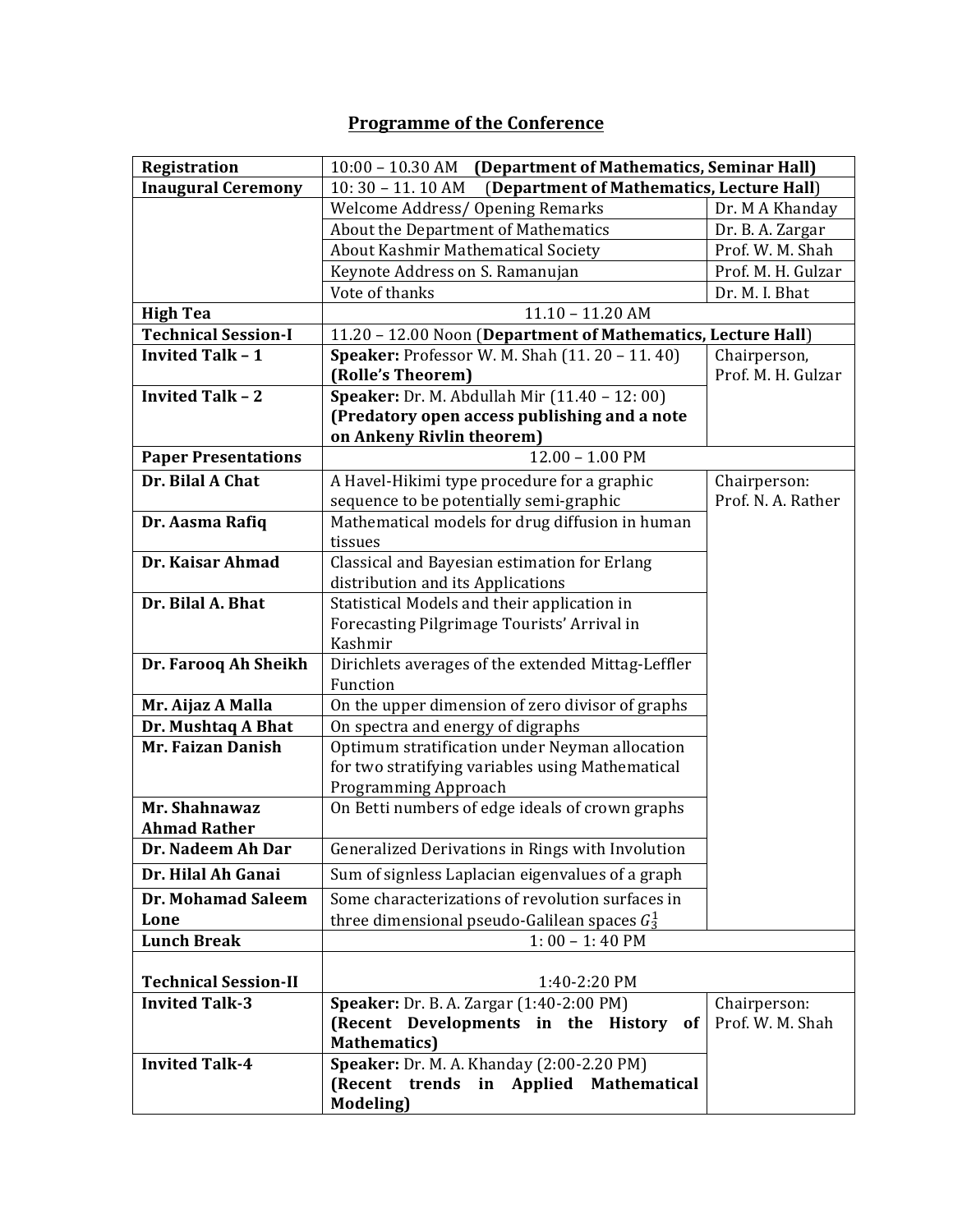| <b>Paper presentations</b> | 2:20-5:30 PM                                         |                    |
|----------------------------|------------------------------------------------------|--------------------|
| <b>Mr. Rayees Ahmad</b>    | New type of generalized $\beta$ -difference sequence | Chairperson:       |
|                            | space                                                | Prof. M. H. Gulzar |
| Mr. Ashiq Hussain          | Characterization of New Generalized Fuzzy            |                    |
| <b>Bhat</b>                | <b>Information Measure and its Bounds</b>            |                    |
| Mr. Mohmad Imran           | Properties of zero divisor graphs determined by      |                    |
| <b>Bhat</b>                | annihilator ideals                                   |                    |
| Mr. Ahsan ul Haq           | Mathematical modeling on burn/cold injuries on       |                    |
|                            | the peripheral regions of human body                 |                    |
| Dr. Uma Tul Samee          | Oriented graphs and football sequences               |                    |
| Mr. Manzoor Ah Wali        | On some generalizations of Brown's conjecture        |                    |
| Mr. Irfan Ahmed Faiq       | Location of zeros of polynomials                     |                    |
| Dr. Mehraj Ahmad           | Hemislant submanifolds of cosympetic manifolds       |                    |
| Lone                       |                                                      |                    |
| Mr. Saqib Mubarak          | Mathematical models on the transport of drug in      |                    |
|                            | tumors                                               |                    |
| <b>Ms. Bisma Zahoor</b>    | An iterative algorithm for solving a class of        |                    |
|                            | variational inclusions in Banach spaces              |                    |
| <b>Ms Sumeera Shafi</b>    | Perturbed Mann iterative scheme for a class of       |                    |
|                            | variational inclusions                               |                    |
| Mr. Adil Rahid             | A new continuous lifetime distribution for parallel  |                    |
|                            | system: Model, properties and applications           |                    |
| <b>Ms. Saima Manzoor</b>   | Properties of new generalized useful Fuzzy           |                    |
|                            | information measure                                  |                    |
| Ms. Safina Peerzada        | Properties of new generalized fuzzy information      |                    |
|                            | measure                                              |                    |
| Mr. Bilal Ah Bhat          | Characterization of new generalized weighted         |                    |
|                            | (useful) residual entropy                            |                    |
| Mr. Zahoor Ahmad           | A new four parameter discrete distribution with      |                    |
|                            | applications                                         |                    |
| Mr. Sofi Mudasir           | On weighted generalized inverse Weibull              |                    |
|                            | distribution                                         |                    |
| Mr. Aijaz Ahmad            | On an integral inequality of M.A. Malik              |                    |
| Wani                       |                                                      |                    |
| Mr. Imtiaz Hussain         | On some inequalities concerning rate of growth of    |                    |
| Dar                        | polynomials                                          |                    |
|                            | The tea will be served during presentations          |                    |
| Dr. Shakeel Ahmed          | On some new type of generating functions of          |                    |
|                            | Generalized Poission-Charlier polynomials            |                    |
| Ms. Uzma Jan               | Baysian approach in estimation of scale              |                    |
|                            | parameter for the Laplace distribution               |                    |
| <b>Ms. Kawsar Fatima</b>   | A new generalized standard inverted exponential      |                    |
|                            | distribution with application to life time data      |                    |
| <b>Ms. Saima Nazir</b>     | <b>Structural Properties of Exponentiated</b>        |                    |
| <b>Naqash</b>              | Generalized Inverse Rayleigh Distribution            |                    |
| Dr. Shahoor Khan           | Niloptent Values in Prime Rings with Generalized     |                    |
|                            | Derivations                                          |                    |
| Dr. Tanveer Ah             | A NIMBLE TWO - STAGE STRATIFIED                      |                    |
| <b>Tarray</b>              | RANDOMIZED RESPONSE STRATEGY                         |                    |